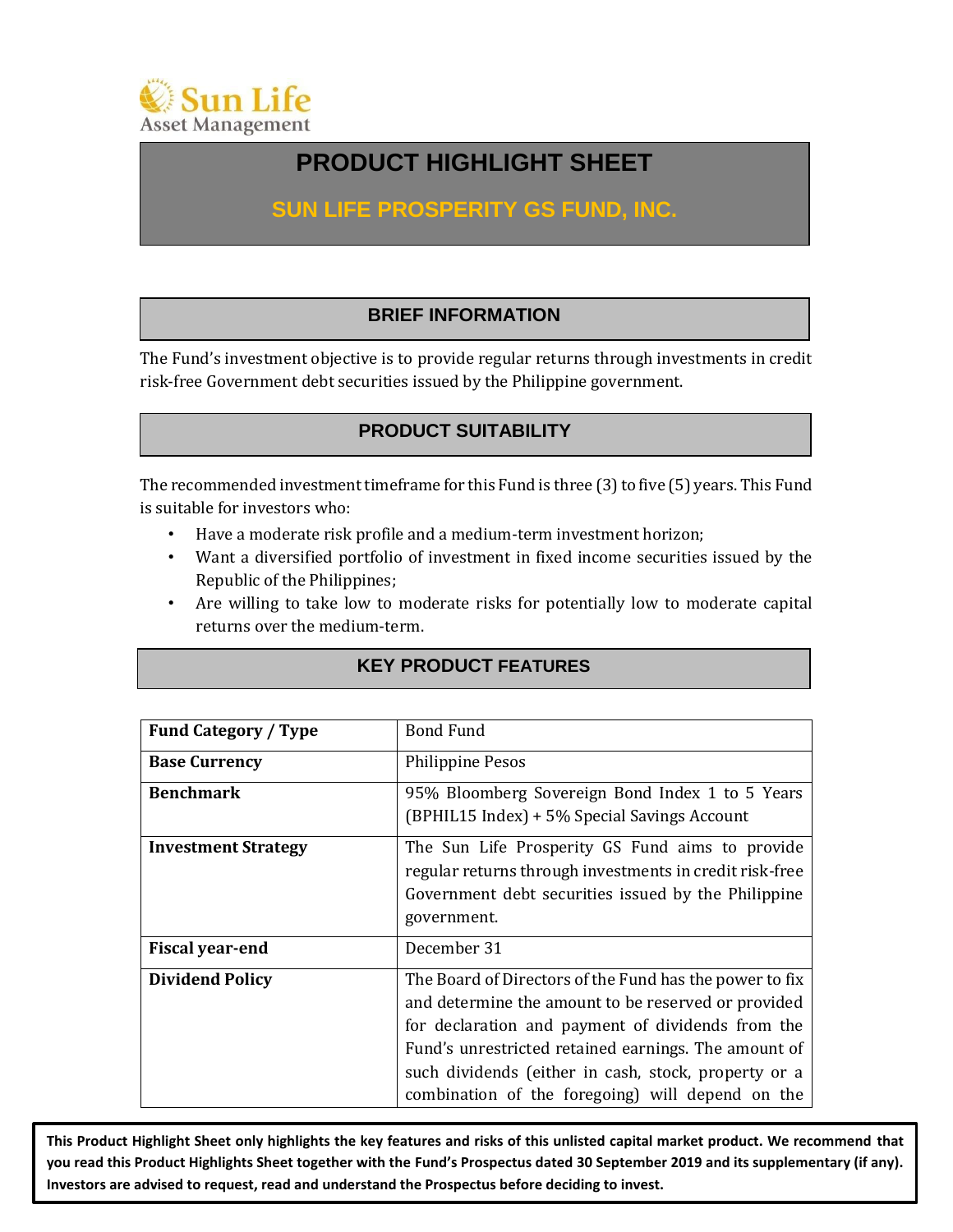|                                                        | Fund's profits, cash flows, capital expenditure, financial<br>condition, and other factors and will follow SEC's<br>guidelines on determining retained earnings available<br>for dividend declaration. The existence of surplus<br>profit is a condition precedent before a dividend can be<br>declared. The surplus profits or income must be a bona<br>fide income founded upon actual earnings or profits.<br>Actual earnings or profits shall be the net income for<br>the year based on the audited financial statements,<br>adjusted for unrealized items, which are considered<br>not available for dividend declaration. Taking into<br>account the Fund's cash flows, capital expenditure,<br>investment objective and financial condition, at least<br>10% of the actual earnings or profits may be declared<br>by the Board of Directors as dividends. |
|--------------------------------------------------------|-------------------------------------------------------------------------------------------------------------------------------------------------------------------------------------------------------------------------------------------------------------------------------------------------------------------------------------------------------------------------------------------------------------------------------------------------------------------------------------------------------------------------------------------------------------------------------------------------------------------------------------------------------------------------------------------------------------------------------------------------------------------------------------------------------------------------------------------------------------------|
| <b>Date Rendered Effective</b>                         |                                                                                                                                                                                                                                                                                                                                                                                                                                                                                                                                                                                                                                                                                                                                                                                                                                                                   |
| <b>Fund Manager (include</b><br>delegatee, if any)     | Sun Life Asset Management Company, Inc. (SLAMCI)                                                                                                                                                                                                                                                                                                                                                                                                                                                                                                                                                                                                                                                                                                                                                                                                                  |
| <b>Fund Distributor (include</b><br>delegatee, if any) | Sun Life Asset Management Company, Inc. (SLAMCI)                                                                                                                                                                                                                                                                                                                                                                                                                                                                                                                                                                                                                                                                                                                                                                                                                  |
| Custodian (include delegatee,                          | Citibank N.A.                                                                                                                                                                                                                                                                                                                                                                                                                                                                                                                                                                                                                                                                                                                                                                                                                                                     |
| if any)                                                | 8741 Paseo de Roxas, Makati City 1200                                                                                                                                                                                                                                                                                                                                                                                                                                                                                                                                                                                                                                                                                                                                                                                                                             |
|                                                        | <b>Deutsche Bank, A.G</b>                                                                                                                                                                                                                                                                                                                                                                                                                                                                                                                                                                                                                                                                                                                                                                                                                                         |
|                                                        | 23rd Floor, Tower One, Ayala Triangle                                                                                                                                                                                                                                                                                                                                                                                                                                                                                                                                                                                                                                                                                                                                                                                                                             |
|                                                        | Ayala Avenue, Makati City                                                                                                                                                                                                                                                                                                                                                                                                                                                                                                                                                                                                                                                                                                                                                                                                                                         |
|                                                        | Hong Kong and Shanghai Banking Corp.                                                                                                                                                                                                                                                                                                                                                                                                                                                                                                                                                                                                                                                                                                                                                                                                                              |
|                                                        | 7 <sup>th</sup> Floor, HSBC Centre                                                                                                                                                                                                                                                                                                                                                                                                                                                                                                                                                                                                                                                                                                                                                                                                                                |
|                                                        | 3058 Fifth Avenue West                                                                                                                                                                                                                                                                                                                                                                                                                                                                                                                                                                                                                                                                                                                                                                                                                                            |
|                                                        | Bonifacio Global City, Taguig City                                                                                                                                                                                                                                                                                                                                                                                                                                                                                                                                                                                                                                                                                                                                                                                                                                |
| <b>Transfer Agent</b>                                  | Sun Life Asset Management Company, Inc. (SLAMCI)                                                                                                                                                                                                                                                                                                                                                                                                                                                                                                                                                                                                                                                                                                                                                                                                                  |
| <b>Fund Advisor (if any)</b>                           | None                                                                                                                                                                                                                                                                                                                                                                                                                                                                                                                                                                                                                                                                                                                                                                                                                                                              |
| <b>Independent Auditor</b>                             | Navarro Amper & Associates / Deloitte Touche<br>Tohmatsu                                                                                                                                                                                                                                                                                                                                                                                                                                                                                                                                                                                                                                                                                                                                                                                                          |
| Law Firm (if any)                                      | Romulo Mabanta Buenaventura Sayoc & De Los<br>Angeles Law Office                                                                                                                                                                                                                                                                                                                                                                                                                                                                                                                                                                                                                                                                                                                                                                                                  |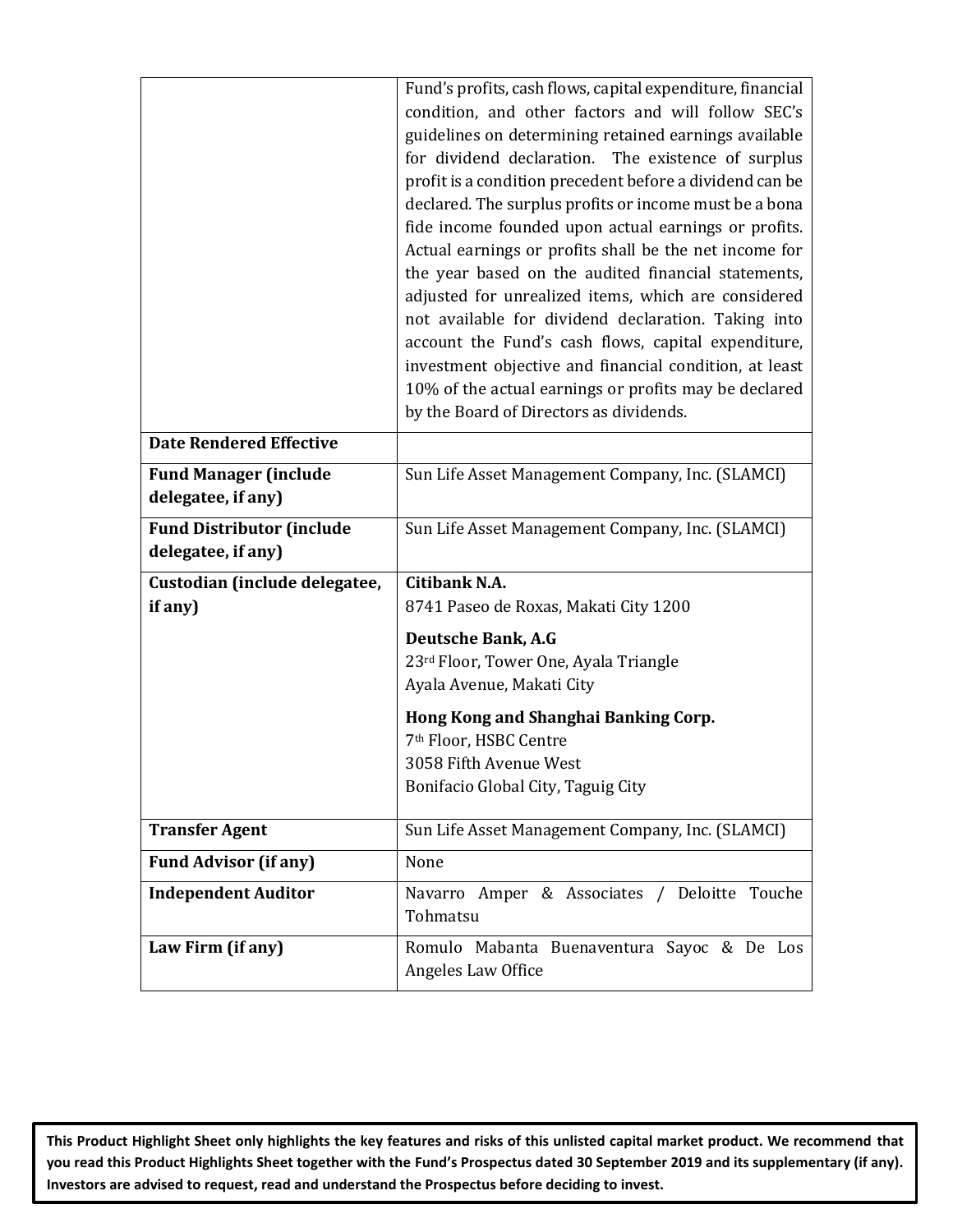# **RISK FACTORS**

The Company's activities expose it to a variety of operational and financial risks such as market risk (which includes interest rate risk and equity price risk), credit risk, fund manager risk, liquidity risk, dilution risk, large transaction risk, non-guarantee, regulatory risk, operational risk, foreign investment risk, geographic concentration risk, passive management risk.

**Market Risk:** Interest Rate Risk is a type of Market Risk which is applicable to the Fund's investments in bonds, if any. This refers to the increase/decrease of a bond price due to movement in market factors such as changes in interest rates. A change in interest rates is the period when interest rates rise or fall thus causing the decline or increase in the market price of the bonds held by the Fund, if any. This risk is minimized by closely monitoring the direction of interest rates and aligning it with the appropriate strategy of the Fund.

**Credit Risk:** Investments in bonds carry the risk that the issuer of the bonds might not be able to meet its interest and principal payments. In which case, the value of the bonds will be adversely affected and may result in a write-off of the concerned asset held by the Fund, resulting to a significant decrease in its NAVPS. To mitigate this risk, each Issuer/Borrower/Counterparty passes through a stringent credit process to determine whether its credit quality complies with the prescribed standards of the Fund. The credit quality of the Issuer/Borrower/Counterparty is reviewed periodically to ensure that excellent credit standing is maintained.

**Fund Manager Risk:** The performance of the Funds is also dependent on the Fund Manager's skills. Hence, the Fund may underperform in the market and/or in comparison with similar funds due to investment decisions made by the Fund Manager, and may also fail to meet the Fund's investment objectives. The Board of Directors of the Funds, however, shall ensure that all investment policies and restrictions enumerated in this Prospectus are strictly followed.

**Liquidity Risk:** The Fund is usually able to service redemptions of investors within seven (7) banking days after receiving the notice of redemption by paying out redemptions from available cash or cash equivalents. When redemptions exceed these liquid holdings, the Funds will have to sell less-liquid assets, and during periods of extreme market volatility, the Funds may not be able to find a buyer for such assets. As such, the Funds may not be able to generate sufficient cash from its sale of assets to meet the redemptions within the normal seven (7) banking day period. To mitigate this risk, the Fund maintains adequate highly liquid assets in the form of cash, cash equivalents and near cash assets in its portfolio.

**Dilution Risk:** Being an open-end mutual fund, various investors may effectively subscribe to any amount of units of the Fund. As such, investors face the risk of their investments being diluted as more investors subscribe to units of the Fund. The influence that the investors can exert over the control and management of the Fund decreases proportionately. To mitigate this risk, the Fund may impose single investor limits to the ownership of the fund, when necessary. This limits the extent to which any single investor can exercise control of the Fund. The Fund may also impose an anti-dilution levy or fee for significant orders, to protect the interest of the remaining investors of the Fund, when necessary.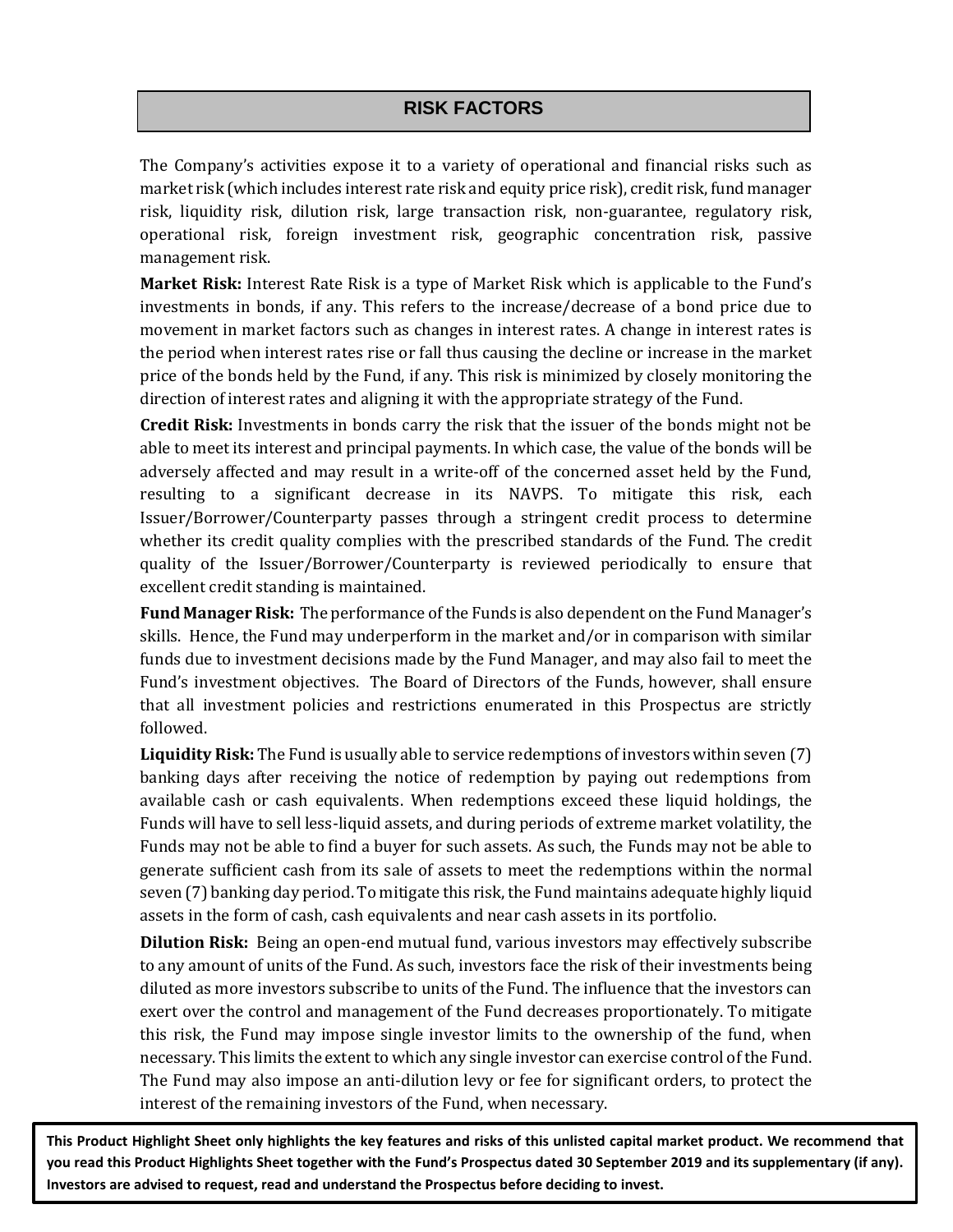**Large Transaction Risk:** If an investor in a Fund makes a large transaction, the Fund's cash flow may be affected. For example, if an investor redeems a large number of units of a Fund, that Fund may be forced to sell securities at unfavorable prices to pay for the proceeds of redemption. This unexpected sale may have a negative impact on the net asset value of the Fund. To mitigate this risk, the Fund may impose single investor limits to the ownership of the fund, when necessary. This limits the extent to which redemptions from any single investor can impact the Fund's cash flow. The Fund may also impose an anti-dilution levy or fee for significant orders, to protect the interest of the remaining investors of the Fund, when necessary.

**Non-Guarantee: Unlike deposits made with banks, an investment in the Fund is neither insured nor guaranteed by the PDIC. Hence, investors carry the risk of losing the value of their investment, without any guaranty in the form of insurance. Moreover, as with any investment, it is important to note that past performance of the Fund does not guarantee its future success.**

**Regulatory Risk:** The Funds' operations are subject to various regulations, such as those affecting accounting of assets and taxation. These regulations do change, and as a result, investors may experience lower investment returns or even losses depending on what such a regulatory change entails. For example, higher taxes would lower returns, and a mandated precautionary loan loss provisions could result in the Fund experiencing a loss in the value of assets. To mitigate this risk, the Fund adopts global best practices. Further, it maintains regular communications with the relevant government agencies to keep itself abreast of the issues giving them concern, and to have the opportunity to help them set standards for good governance. The Fund's investment manager, SLAMCI, also takes an active participation in the Philippine Investment Funds Association, Inc. ("PIFA"), an association of mutual fund companies in the Philippines.

**Operational Risk:** This is the risk of loss resulting from inadequate or failed internal processes, controls, people and systems. Categories of operational risks may fall under: sales and distribution, human resources, information technology, processes and people, accounting and finance, model risk, legal and regulatory and third party relationships. The Fund ensures that internal controls and practices are consistent with enterprise wide policies supporting the management of operational risks. The Fund has established business specific guidelines. Comprehensive investment program, including appropriate levels of selfinsurance, is maintained to provide protection against potential losses.

The above risk factors are by no means exhaustive. New and/or unidentified risks may arise given the fast changing financial markets and economic environment.

### **FEES & CHARGES**

| <b>Sales Load Fee</b> | The investor may choose to buy shares of the Funds on a "front- |
|-----------------------|-----------------------------------------------------------------|
|                       | end" (Option A) or a "back-end" (Option B) basis, as described  |
|                       | below:                                                          |
|                       |                                                                 |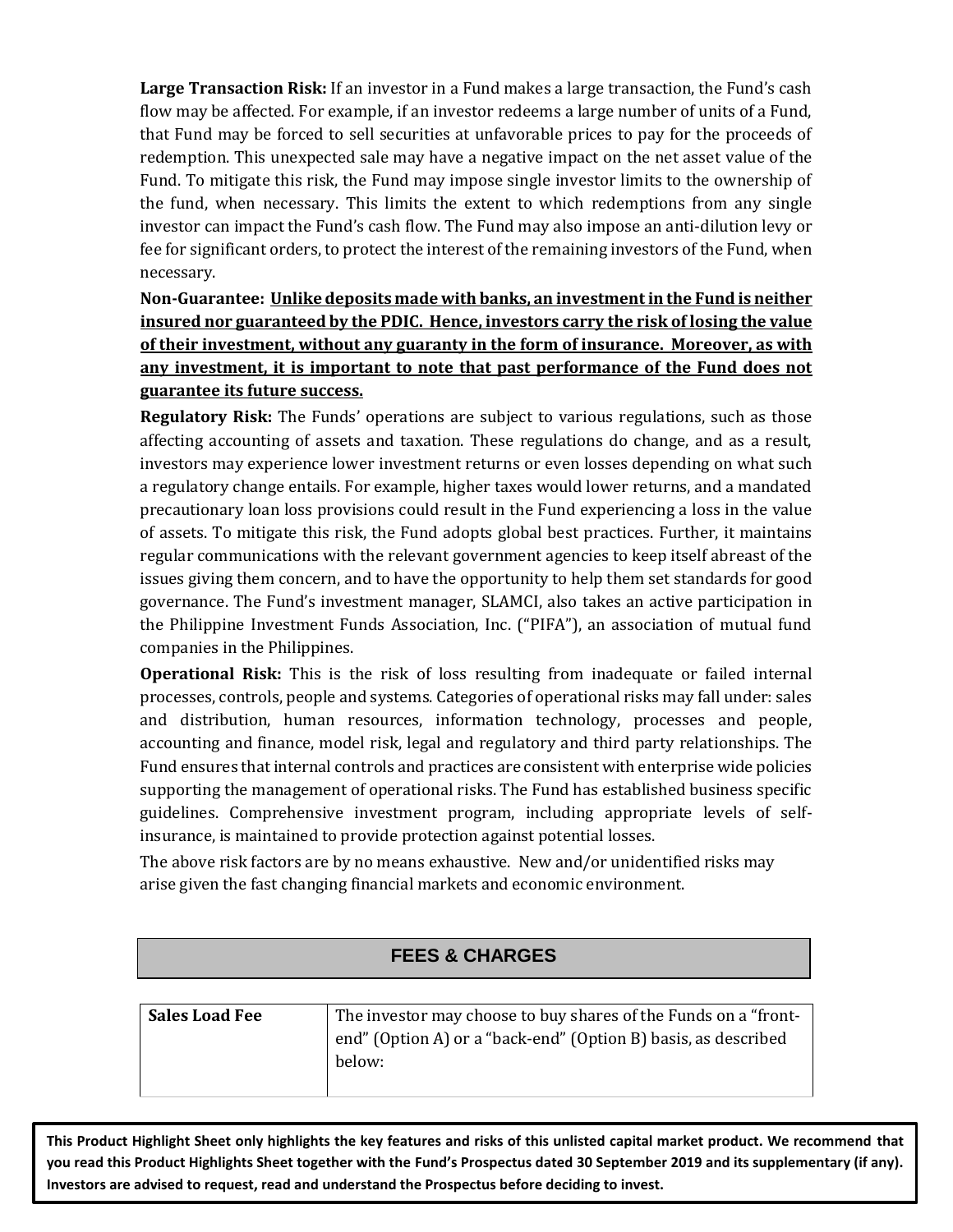| <b>Option A</b>             | Sales load fee will be paid to the investor's mutual fund dealer                                                                 |                                          |  |  |  |  |
|-----------------------------|----------------------------------------------------------------------------------------------------------------------------------|------------------------------------------|--|--|--|--|
|                             | not exceeding 2% of the total purchase cost plus VAT when                                                                        |                                          |  |  |  |  |
|                             | shares of the Fund are bought.                                                                                                   |                                          |  |  |  |  |
|                             | Under this purchase option, the investor may redeem his shares                                                                   |                                          |  |  |  |  |
|                             | free of charge at any time, unless the Fund has an imposed                                                                       |                                          |  |  |  |  |
|                             | holding period. In this case, an early redemption fee of up to 2%                                                                |                                          |  |  |  |  |
|                             | plus VAT may be charged.                                                                                                         |                                          |  |  |  |  |
|                             | <b>Exhibit 1.0 Front-End Load Rate</b>                                                                                           |                                          |  |  |  |  |
|                             |                                                                                                                                  | <b>FRONT-END</b>                         |  |  |  |  |
|                             |                                                                                                                                  | <b>Load Rate</b>                         |  |  |  |  |
|                             |                                                                                                                                  | (excluding                               |  |  |  |  |
|                             |                                                                                                                                  | VAT)                                     |  |  |  |  |
|                             | Less than Php 100,000                                                                                                            | Up to 2.00%                              |  |  |  |  |
|                             | Php 100,000 to less than Php 1,000,000<br>Php 1,000,000 to less than Php 5,000,000                                               | Up to 1.50%<br>Up to 1.00%               |  |  |  |  |
|                             | Php 5,000,000 and up                                                                                                             | Up to 0.50%                              |  |  |  |  |
| <b>Option B</b>             | Allows all of an investor's money to be invested, with no initial                                                                |                                          |  |  |  |  |
|                             | sales load fee deducted. However, the investor agrees to pay                                                                     |                                          |  |  |  |  |
|                             | SLAMCI a deferred sales charge ("DSC") plus VAT, should the                                                                      |                                          |  |  |  |  |
|                             |                                                                                                                                  |                                          |  |  |  |  |
|                             | investor redeem the investment, or a portion thereof, within a<br>prescribed investment period.                                  |                                          |  |  |  |  |
|                             | <b>Exhibit 2.0 Back-End Load Rate</b>                                                                                            |                                          |  |  |  |  |
|                             |                                                                                                                                  |                                          |  |  |  |  |
|                             | <b>BACK-END Load Rate</b>                                                                                                        |                                          |  |  |  |  |
|                             |                                                                                                                                  | Based on Market Value                    |  |  |  |  |
|                             |                                                                                                                                  | at Time of Redemption<br>(excluding VAT) |  |  |  |  |
|                             | Redemption on: 1 <sup>st</sup> Year                                                                                              | Up to 5.00%                              |  |  |  |  |
|                             | Redemption on: 2 <sup>nd</sup> Year                                                                                              | Up to 4.00%                              |  |  |  |  |
|                             | Redemption on: 3rd Year                                                                                                          | Up to 3.00%                              |  |  |  |  |
|                             | Redemption on: 4 <sup>th</sup> Year                                                                                              | Up to 2.00%                              |  |  |  |  |
|                             | Redemption on: 5 <sup>th</sup> Year                                                                                              | Up to 1.00%                              |  |  |  |  |
|                             | Redemption Beyond 5th Year<br>None                                                                                               |                                          |  |  |  |  |
|                             |                                                                                                                                  |                                          |  |  |  |  |
|                             | In order to reduce the DSC payable, the oldest shares of the                                                                     |                                          |  |  |  |  |
|                             | investor in the Fund will be redeemed first, unless the investor                                                                 |                                          |  |  |  |  |
|                             | chooses to have subsequently purchased shares redeemed first.                                                                    |                                          |  |  |  |  |
|                             |                                                                                                                                  |                                          |  |  |  |  |
| <b>Inter Fund Transfers</b> | <b>Transfers FROM the Sun Life Prosperity GS Fund</b>                                                                            |                                          |  |  |  |  |
| from and to the Sun         |                                                                                                                                  |                                          |  |  |  |  |
| <b>Life Prosperity GS</b>   | At any time, an investor who purchased shares of the Fund may<br>request through a registered representative that such shares be |                                          |  |  |  |  |
| <b>Fund</b>                 |                                                                                                                                  |                                          |  |  |  |  |
|                             | redeemed and the proceeds reinvested in shares/units of one (1)                                                                  |                                          |  |  |  |  |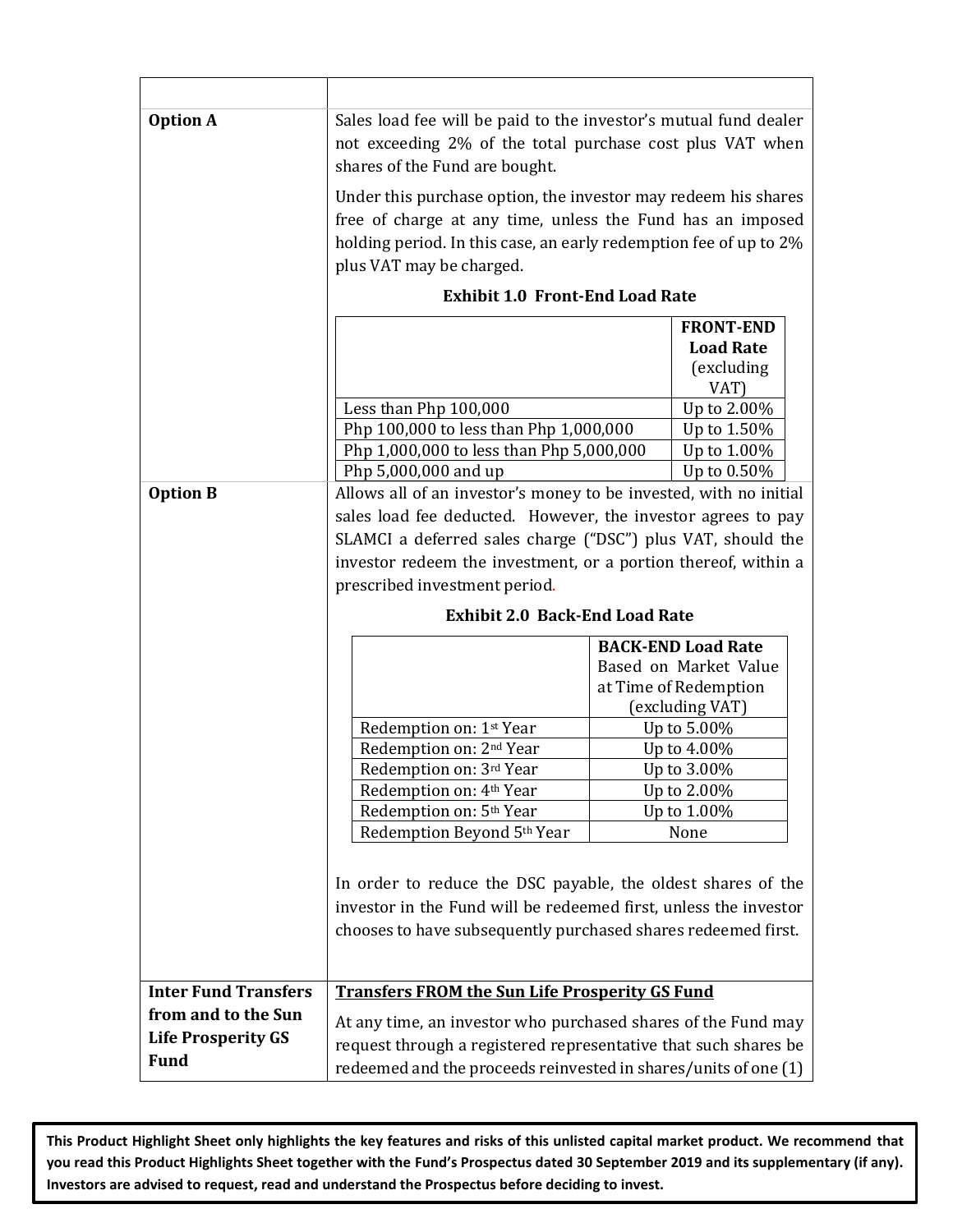|                                                             | or more eligible SLAMCI-managed funds, subject to sales load                                                                                                                                                                                                                                                                                                                                                                                                                                                                                            |  |  |  |  |
|-------------------------------------------------------------|---------------------------------------------------------------------------------------------------------------------------------------------------------------------------------------------------------------------------------------------------------------------------------------------------------------------------------------------------------------------------------------------------------------------------------------------------------------------------------------------------------------------------------------------------------|--|--|--|--|
|                                                             | upon entry.                                                                                                                                                                                                                                                                                                                                                                                                                                                                                                                                             |  |  |  |  |
|                                                             | <b>Transfers TO the Sun Life Prosperity GS Fund</b>                                                                                                                                                                                                                                                                                                                                                                                                                                                                                                     |  |  |  |  |
|                                                             | Transfers from other eligible Sun Life Prosperity Funds managed<br>by SLAMCI to the Sun Life Prosperity GS Fund<br>are<br>allowed. However, the investor's original purchase option may<br>not be changed upon such transfer. If the investor originally<br>purchased on a front-end basis, then the investor cannot shift to<br>the back end option when transferring.                                                                                                                                                                                 |  |  |  |  |
|                                                             | A transfer of back-end shares/units does not trigger a deferred<br>sales charge ("DSC"). The new shares purchased on the transfer<br>are deemed to have the same date of purchase as the original<br>shares/units that were redeemed to make the transfer.                                                                                                                                                                                                                                                                                              |  |  |  |  |
|                                                             | The minimum transfer amount to the Sun Life Prosperity GS<br>Fund is Php 1,000.00. The order ticket to transfer must be made<br>through the registered representative or dealer who must<br>forward the order ticket to transfer to SLAMCI on the same day.<br>On SLAMCI's receipt of an order ticket to transfer, units and/or<br>shares from other funds will be redeemed, subject to the<br>foregoing provisions on redemption, and the proceeds of<br>redemption will be applied to the purchase of shares of the Fund,<br>at the applicable NAVPS. |  |  |  |  |
|                                                             | *Please see Exhibit 1.0 for details of front-end sales load and<br>Exhibit 2.0 for details of back-end sales load.                                                                                                                                                                                                                                                                                                                                                                                                                                      |  |  |  |  |
| <b>Fund Manager's Fee</b>                                   | 0.50% p.a. (excluding VAT)                                                                                                                                                                                                                                                                                                                                                                                                                                                                                                                              |  |  |  |  |
| <b>Distribution Fee</b>                                     | 0.50% p.a. (excluding VAT)                                                                                                                                                                                                                                                                                                                                                                                                                                                                                                                              |  |  |  |  |
| <b>Transfer Agent Fee</b>                                   | 0.15% p.a. (excluding VAT)                                                                                                                                                                                                                                                                                                                                                                                                                                                                                                                              |  |  |  |  |
| <b>External Audit Fee</b>                                   | P101,920 (excluding VAT) Professional Fee (PF) + 4% of PF for<br><b>Out-of Pocket Expenses</b>                                                                                                                                                                                                                                                                                                                                                                                                                                                          |  |  |  |  |
| <b>Directors' Fees</b>                                      | The Fund forecasts a total Independent Directors' per diem of<br>PHP 274,928 for 2018                                                                                                                                                                                                                                                                                                                                                                                                                                                                   |  |  |  |  |
| <b>Custodian Fee</b>                                        | The Fund agrees to pay to their custodian banks, as<br>compensation for the latter's services and facilities, an annual fee<br>equivalent of up to 0.02% of average assets under management.<br>In no case may the total compensation to the custodian banks<br>exceed any maximum limit prescribed under the law, rule and/or<br>regulations.                                                                                                                                                                                                          |  |  |  |  |
| Fees/charges paid by<br>the investor when<br>subscribing or | *Please see Exhibit 1.0 for details of front-end sales load and<br>Exhibit 2.0 for details of back-end sales load.                                                                                                                                                                                                                                                                                                                                                                                                                                      |  |  |  |  |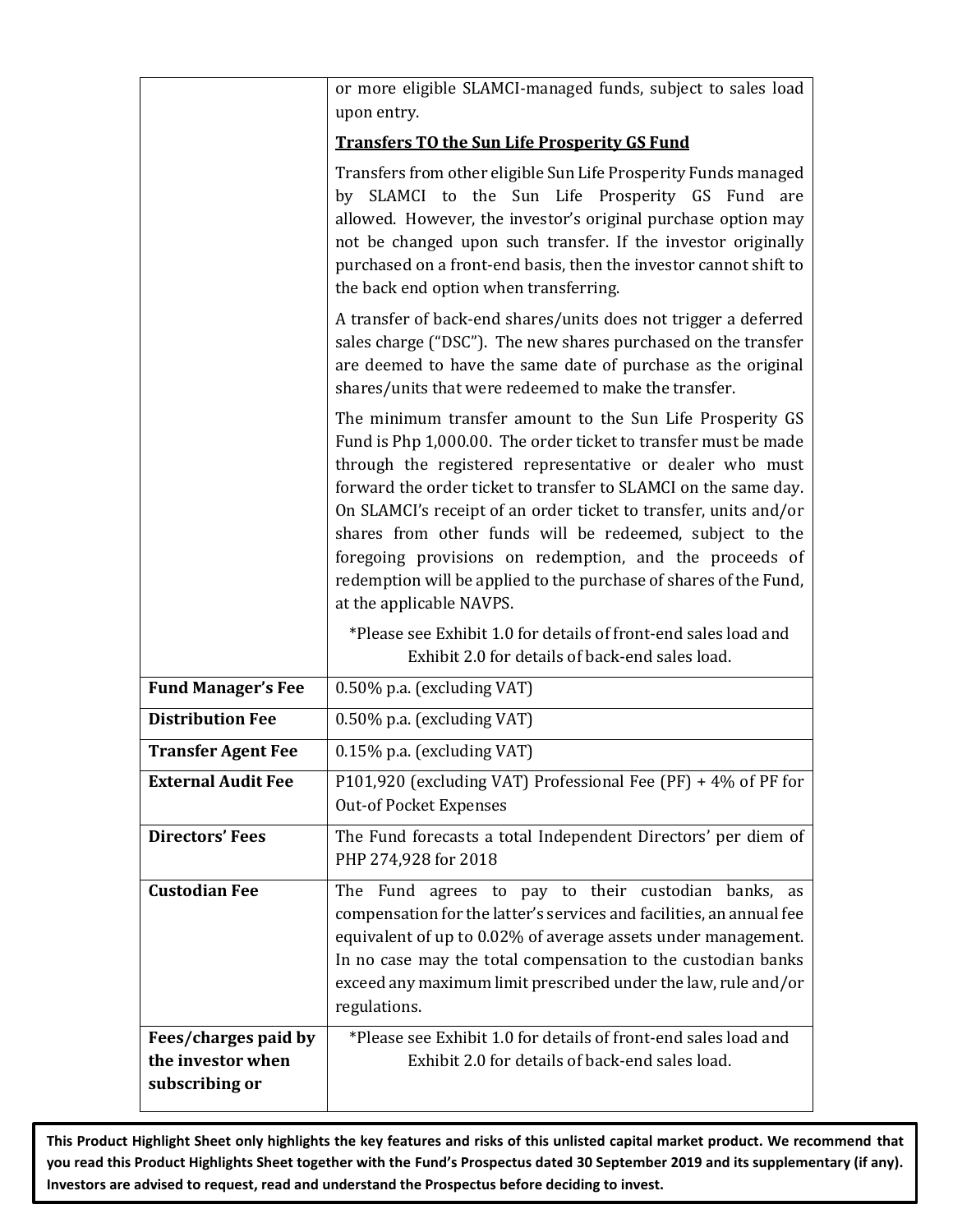| redeeming the<br>securities |                                                                                                                                                                                                                                                                                                                                           |
|-----------------------------|-------------------------------------------------------------------------------------------------------------------------------------------------------------------------------------------------------------------------------------------------------------------------------------------------------------------------------------------|
| <b>Applicable Taxes</b>     | Investors are advised to consult their own professional advisers<br>as to the tax implications of subscribing for, purchasing, holding,<br>and redeeming shares of the Fund. Tax related laws, rules and<br>regulations are factors that are subject to rapid change and which<br>could detrimentally affect the performance of the Fund. |

# **TRANSACTION INFORMATION**

| PHP 1,000.00                                                                                                                         |  |  |  |  |
|--------------------------------------------------------------------------------------------------------------------------------------|--|--|--|--|
| PHP 1,000.00                                                                                                                         |  |  |  |  |
| PHP 1,000.00                                                                                                                         |  |  |  |  |
| PHP 1,000.00                                                                                                                         |  |  |  |  |
| N/A                                                                                                                                  |  |  |  |  |
| $T+3$                                                                                                                                |  |  |  |  |
| 1f<br>received after 12<br>o'clock<br>noon.<br>subscriptions will be processed at the NAVPU<br>calculated for the next business day. |  |  |  |  |
|                                                                                                                                      |  |  |  |  |

### **SUBSCRIPTION OF SECURITIES**

- Subscriptions received by SLAMCI or its authorized distributors by 12 o'clock noon on a business day will be processed at the NAVPS determined at the close of business that day.
- SLAMCI reserves the right to reject any specific subscription or to restrict purchases by a particular investor, for example, when such purchase is contrary to the best interests of the other shareholders or would otherwise disrupt the management of the Fund. This decision will be made within two (2) business days after receipt of the subscription and, in the event of a rejection, the subscription amount will be returned as soon as possible to the investor without interest and after deducting applicable bank charges.
- Shares of the Fund are sold on cash basis only. Installment sales will not be made.
- Shares of the Fund are offered for sale on a continuous basis at the NAVPS through SLAMCI's registered representatives and dealers. The dealers and registered representatives are required to forward to SLAMCI the prescribed and complete documents to purchase shares of the Fund on the same business day they are received. For purposes of facilitating transactions, the completed documents may be submitted electronically through fax or on-line, or any mode of transmittal which

PLEASE DO NOT MAKE PAYMENTS IN CASH TO THE CERTIFIED INVESTMENT SOLICITOR OR ISSUE A CHEQUE **IN THE NAME OF THE INDIVIDUAL AGENT**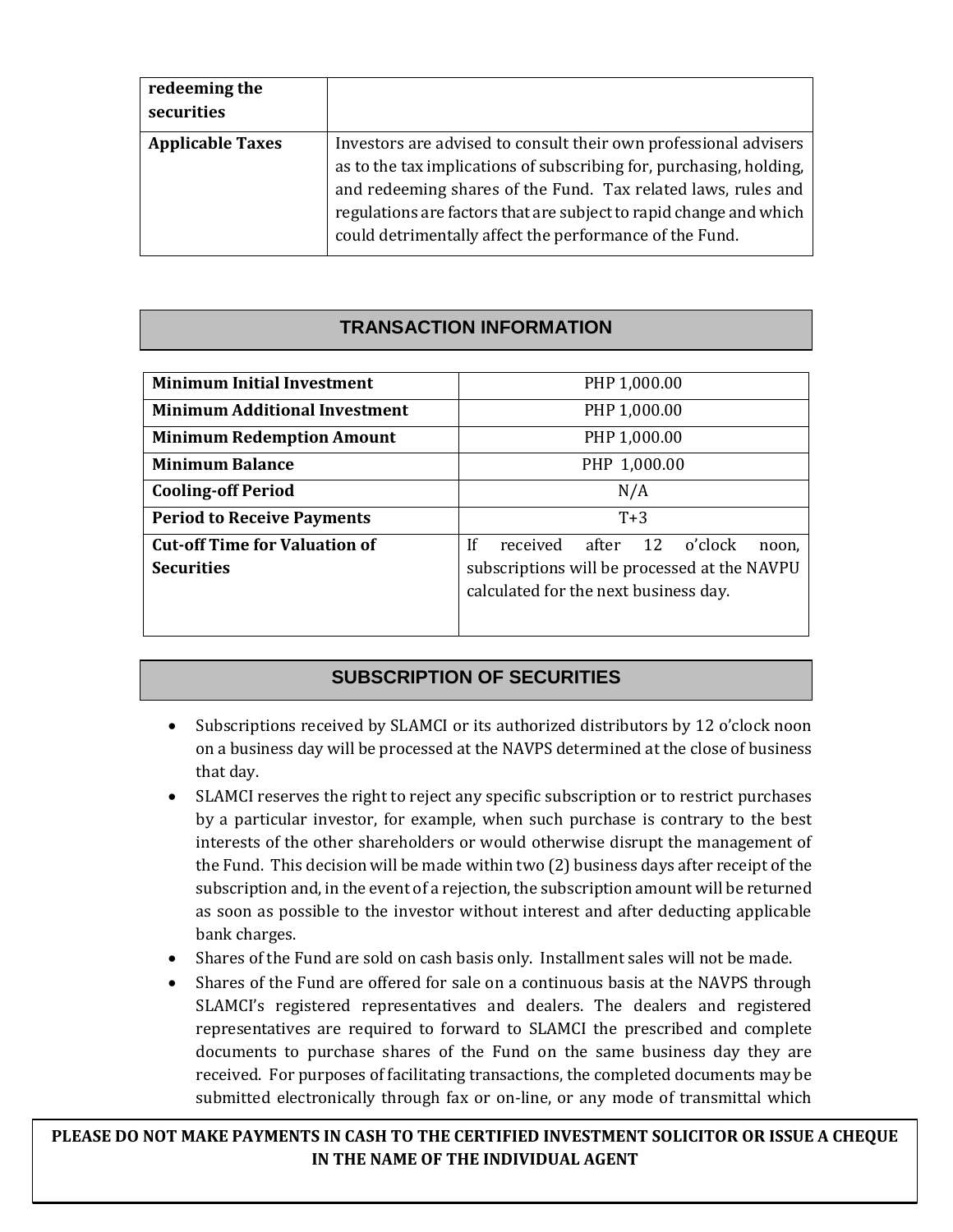SLAMCI may establish and deem acceptable from time to time. All payments to be forwarded to and received by SLAMCI should come with and must be supported by the appropriate documents. Payments must also be forwarded and received by SLAMCI through mediums recognized and accredited by SLAMCI. The investor's account will be credited for the subscription only when the payment is in the form of cash, cheque or electronic transfer. The subscription will not be processed into the investor's account until the payments have become available to the Fund for investment deployment. Investors should inquire with their banks the clearing time required for each form of payment and when their investments will be available to the Fund. Applicable bank charges will be deducted from the investible amount.

- To reduce the adverse effect to existing investors of large redemptions in the Fund, a subscription may be amended or rejected if it makes the investor a holder of 10% or more of the Fund's net assets on subscription date.
- The offer price will be the NAVPS at the end of the day. NAVPS is computed by dividing net assets (total assets less total liabilities) by the total number of shares issued and outstanding, plus the total number of units outstanding due to DFFS and for conversion to shares, if any, as of the end of the reporting day.
- Completed subscriptions received by SLAMCI or its authorized distributors by 12 o'clock noon will be processed at the NAVPS determined by SLAMCI at the close of business that day. If received after 12 o'clock noon, subscriptions will be processed at the NAVPS calculated for the next business day.
- The assets of the Fund shall be deemed to include (i) all cash on hand, or on call, (ii) all bills, notes and accounts receivables, (iii) all shares of stocks and subscription rights, and other securities owned or contracted for the Fund, other than its own capital stock, (iv) all stock and cash dividends and cash distributions to be received by the Fund but declared to stockholders of record on a date on or before the date as of which the net asset value per share of the Fund is being determined, (v) all interests accrued on any interest-bearing security owned by the Fund, (vi) all real properties and interests therein, and (vii) all other property of every kind and nature including prepaid expenses.
- The liabilities of the Fund shall be deemed to include (i) all bills, notes and accounts payable, (ii) all administrative expenses payable and/or accrued (including management fees), (iii) all contractual obligations for the payment of money or property, including the amount of any unpaid dividend declared upon the Fund's stock and payable to shareholders of record on or before the date on which the value of the Fund is being determined, (iv) all reserves authorized or approved by the Board of Directors for taxes or contingencies, and (v) all other liabilities of the Fund of whatsoever kind and nature except liabilities represented by the outstanding capital stock and surplus of the Fund.
- The Fund Manager (SLAMCI) shall compute and post the net asset value per share of the Fund on a daily basis and shall:
	- Publish such daily prices in at least two (2) newspapers of general circulation in the Philippines;
	- **Upload in its industry association website; and**

PLEASE DO NOT MAKE PAYMENTS IN CASH TO THE CERTIFIED INVESTMENT SOLICITOR OR ISSUE A CHEQUE **IN THE NAME OF THE INDIVIDUAL AGENT**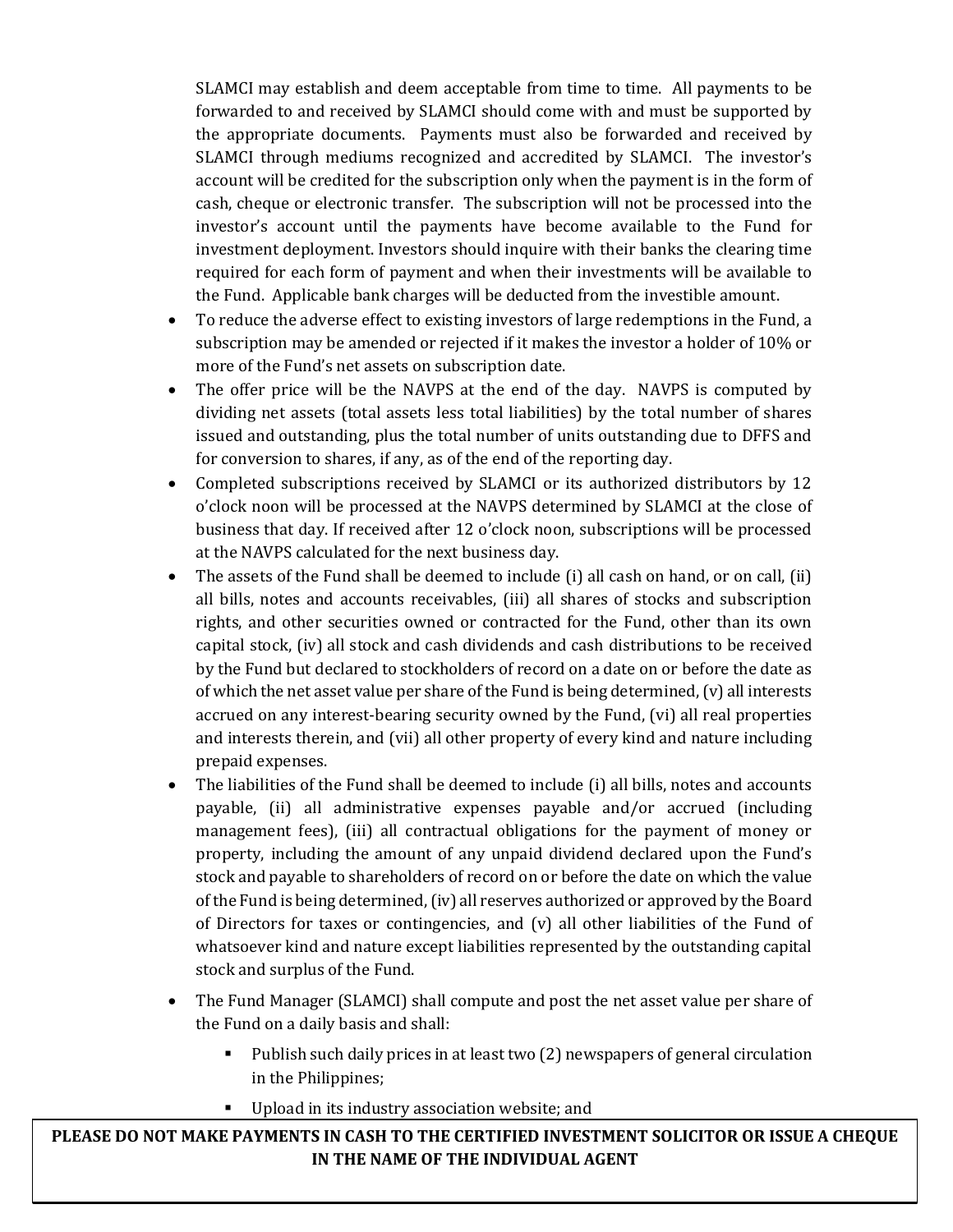Post them daily in a conspicuous place at the principal office of the Fund as well as in all of its branches, which are designated redemption centers.

### **REDEMPTION OF SECURITIES**

- Shares are redeemable at any time at their respective NAVPS.
- A shareholder may request for the redemption of his shares by delivering an order ticket or any document to be prescribed and recognized by SLAMCI for redemption to a registered representative, dealer or to SLAMCI. The order ticket for redemption must be accompanied by the appropriate certificate(s), if applicable, representing the shares to be redeemed.
- The redemption price is the NAVPS at the close of business day if order ticket is received on or before 12 o'clock noon. After 12 o'clock noon, the order ticket is deemed to have been received the following business day, and the redemption price will be the NAVPS determined at the close of business on the next business day.
- Payment upon redemption will be made either by issuing a cheque to the registered shareholder or through bank remittance. Payments for shares redeemed, less any redemption charges and taxes applicable, will be made by the Fund within seven (7) business days from its receipt of the request for redemption. Payment made through bank remittance may be subjected to applicable bank charges, subject to client's arrangement with the remitting and receiving bank. SLAMCI reserves the right to deduct any applicable bank charges from the redemption value. For payment made through cheque issuance, investor will receive payment within seven (7) banking days from date of redemption for the amount redeemed.
- The Fund may suspend redemptions or postpone the date of payment for a redemption in accordance with R. A. No. 2629 and/or the Implementing Rules and Regulations of the Investment Company Act upon approval of the Securities and Exchange Commission.
- The SEC may, whenever necessary or appropriate, in the public interest or for the protection of investors, suspend the redemption of securities of open-end companies.
- No deferred sales charge or redemption fee is imposed on redemptions on transferred shares under Option B in case of death of the investors. In order to qualify for this waiver, redemption must be made within 1 year of a shareholder's death. SLAMCI must be notified in writing of such death at the time of the redemption request either by the legal heir or administrator of the estate appointed by the court. SLAMCI must be provided with satisfactory evidence of the death, identity of the heirs, or appointment of the administrator, or such other documents necessary to process the redemptions.

PLEASE DO NOT MAKE PAYMENTS IN CASH TO THE CERTIFIED INVESTMENT SOLICITOR OR ISSUE A CHEQUE **IN THE NAME OF THE INDIVIDUAL AGENT**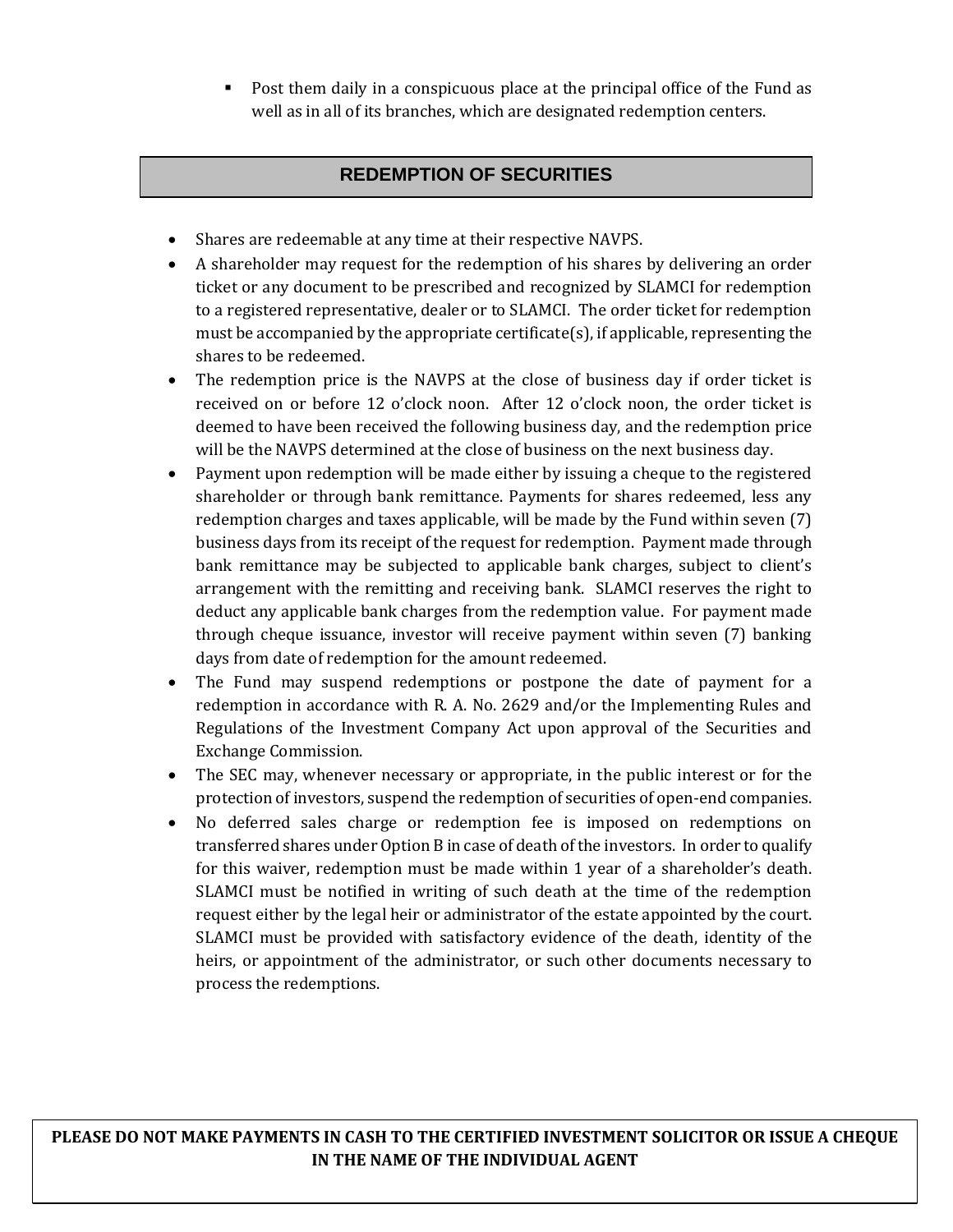#### **FUND PERFORMANCE**

#### **Average Total Return of the Fund**

| As of June 2019, in %                |      | 1-Year 2-Year 3-Year |       | 4-Year | <b>Initial Value</b> |
|--------------------------------------|------|----------------------|-------|--------|----------------------|
| Sun Life Prosperity GS<br>Fund, Inc. | 4.2% | 8.3%                 | 12.6% | 18.2%  | 0.9262               |

*\*based on the Fund's average rolling returns since Inception*

#### **Annual Total Return of the Fund**

| As of June 2019, in $%$              |      | $1$ -Year   2-Year   3-Year |      | 4-Year | <b>Initial Value</b> |
|--------------------------------------|------|-----------------------------|------|--------|----------------------|
| Sun Life Prosperity GS<br>Fund, Inc. | 4.2% | $4.0\%$                     | 4.0% | 4.3%   | 0.9262               |

*\*based on Compounded Annual Growth Rate (CAGR) of the Fund's average rolling returns since Inception*

#### **Fund's Performance against Benchmark**

| As of June 2019, in $%$              | 1-Year | 3-Year | 5-Year | 10-Year                  | <b>Initial Value</b> |
|--------------------------------------|--------|--------|--------|--------------------------|----------------------|
| Sun Life Prosperity GS<br>Fund, Inc. | 8.1%   | 3.0%   | 8.7%   | 44.91%                   | 0.9262               |
| Benchmark                            | 7.1%   | 7.5%   | 19.8%  | $\overline{\phantom{0}}$ |                      |

#### **Dividend Distribution**

The Board of Directors of the Fund has the power to fix and determine the amount to be reserved or provided for declaration and payment of dividends from the Fund's unrestricted retained earnings. The amount of such dividends (either in cash, stock, property or a combination of the foregoing) will depend on the Fund's profits, cash flows, capital expenditure, financial condition, and other factors and will follow SEC's guidelines on determining retained earnings available for dividend declaration. The existence of surplus profit is a condition precedent before a dividend can be declared. The surplus profits or income must be a bona fide income founded upon actual earnings or profits. Actual earnings or profits shall be the net income for the year based on the audited financial statements, adjusted for unrealized items, which are considered not available for dividend declaration. Taking into account the Fund's cash flows, capital expenditure, investment objective and financial condition, at least 10% of the actual earnings or profits may be declared by the Board of Directors as dividends.